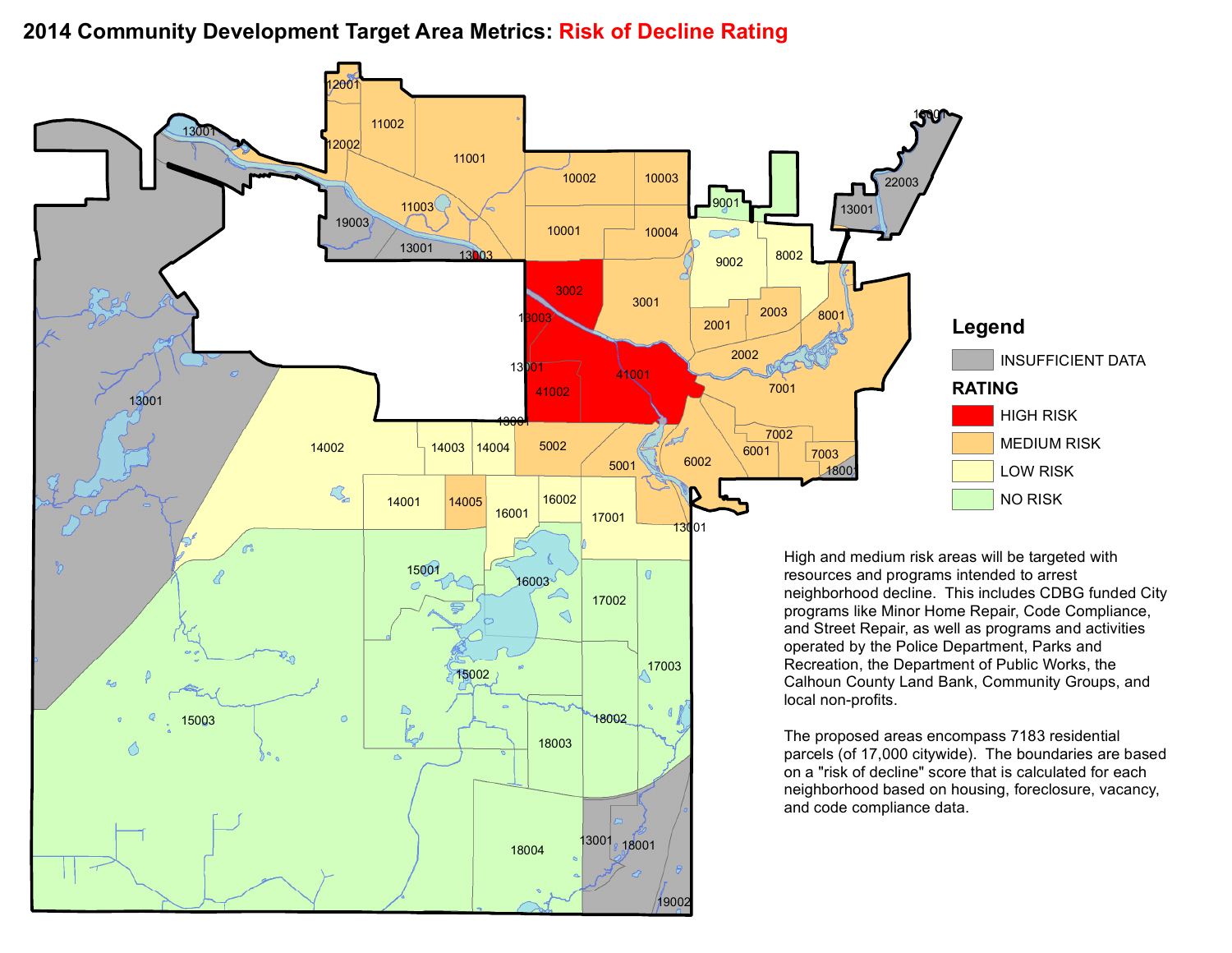## **2014 Community Development Target Area Metrics: Code Violations**







101 - 469

Housing Code violations are determined by a City Code Officer inspecting the property from the public right-of-way and reflect the deterioration of one or more exterior elements of the property. While the number of violations in an area can be impacted by deployment decisions, high levels of housing code violations provide the most direct evidence of blight in a neighborhood as well as the need for investment in the housing stock.



| Legend |            |
|--------|------------|
|        | $ 0 - 20$  |
|        | 21 - 50    |
|        | $51 - 100$ |
|        | 101 - 469  |

Junk & trash violations are a reflection of disorder and blight in a neighborhood and include citations for things like trash accumulation, improper storage of junk, inoperable vehicles, front yard parking, etc. While these citations are issued for health and safety reasons they often indicate a lack of neighborhood norms and desirability. Numerous studies have demonstrated a correlation between junk and trash and people's perceptions of safety.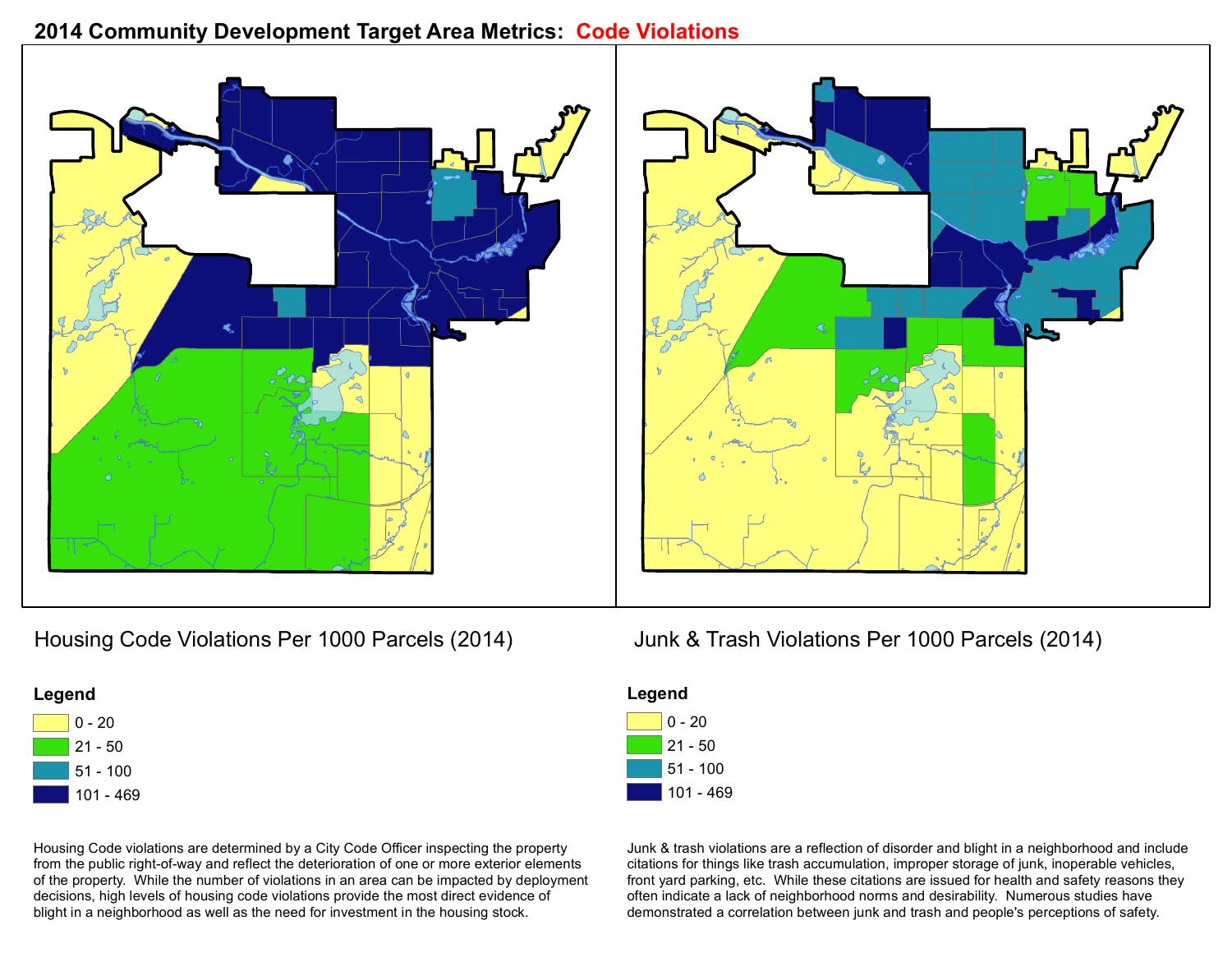### **2014 Community Development Target Area Metrics: Home Sales**





### **Legend**



The average home sales price is calculated for each 2010 Census Block Group using data from the Multiple Listing Service (MLS) and includes all sales in 2014. Low sales values in an area typically make it cost prohibitive for investors or home owners to rehab or even update their properties.

# Median Home Sale Price (2014) Median Home Sale Price (2014)

| Legend |                 |
|--------|-----------------|
|        | $0\% - 1\%$     |
|        | $1.1\% - 2\%$   |
|        | $2.1\% - 3\%$   |
|        | $3.1\% - 7.2\%$ |

Properties that sell for less than \$20,000 typically lack the attributes to be competitive in the housing market, such as larger house or lot size, three or more bedrooms, modern amenities, updated finishes, in good repair, safe neighborhood, good schools, etc. By looking only at the number of sales of competitve properties in an area, it is possible to determine how robust the housing market is in a neighborhood compared to other parts of the city.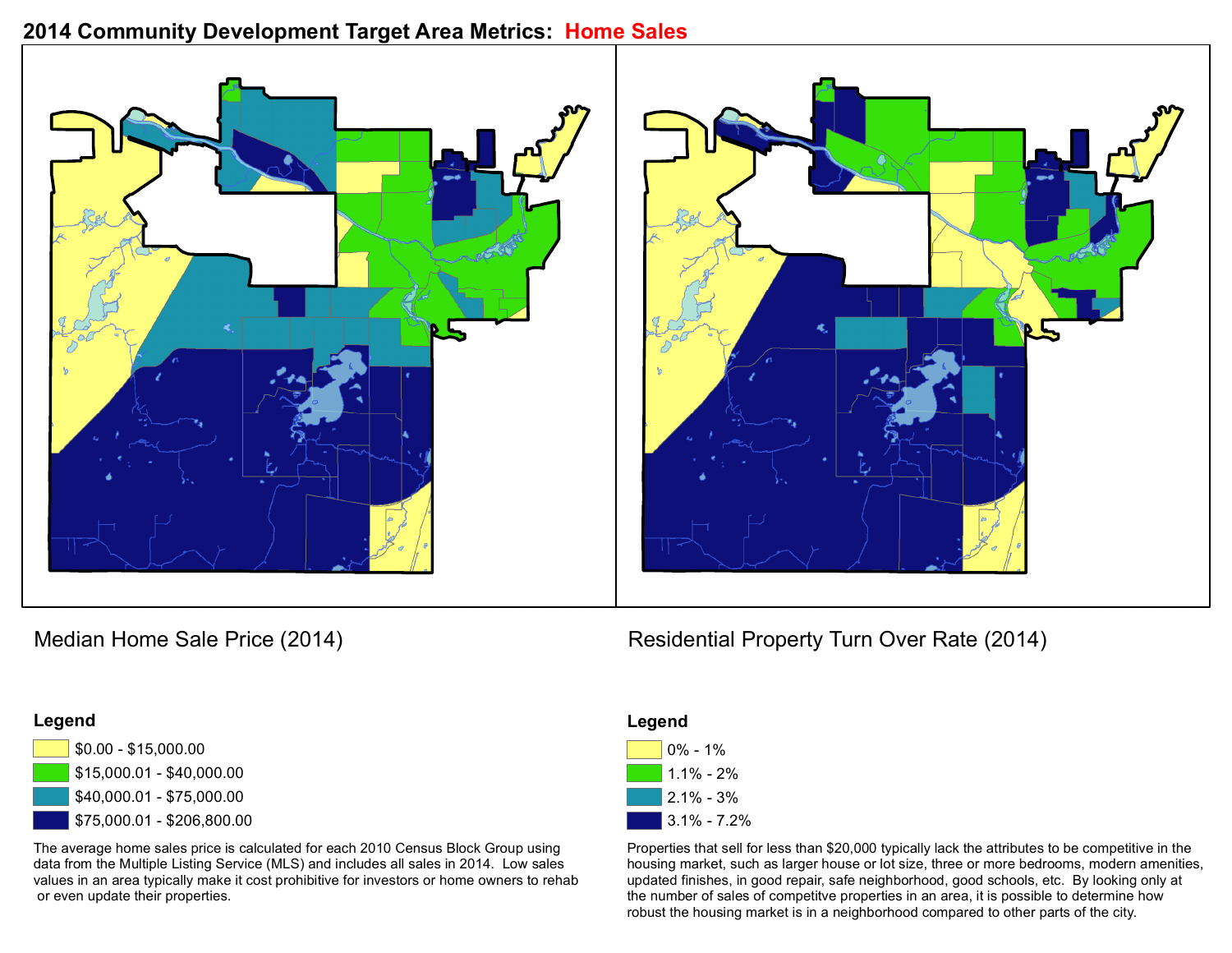# **2014 Community Development Target Area Metrics: Foreclosures**





Bank Foreclosures Per 1000 Parcels (2013) Tax Foreclosures Per 1000 Parcels (2013)





Bank foreclosures occur when a lender seizes a property due to the nonpayment of a mortgage. They can happen in all types of neighborhoods and to families of all incomes. Bank foreclosures in high numbers within a neighborhood indicate instability, but not necessarily decline.



A tax foreclosure is when a homeowner loses a property to the County due to the nonpayment of taxes. Tax foreclosures are rare in even moderately healthy housing markets, as lenders will typically pay the taxes on a property to protect their interest in it. High levels of tax foreclosure go beyond signaling instability and indicate housing value collapse.